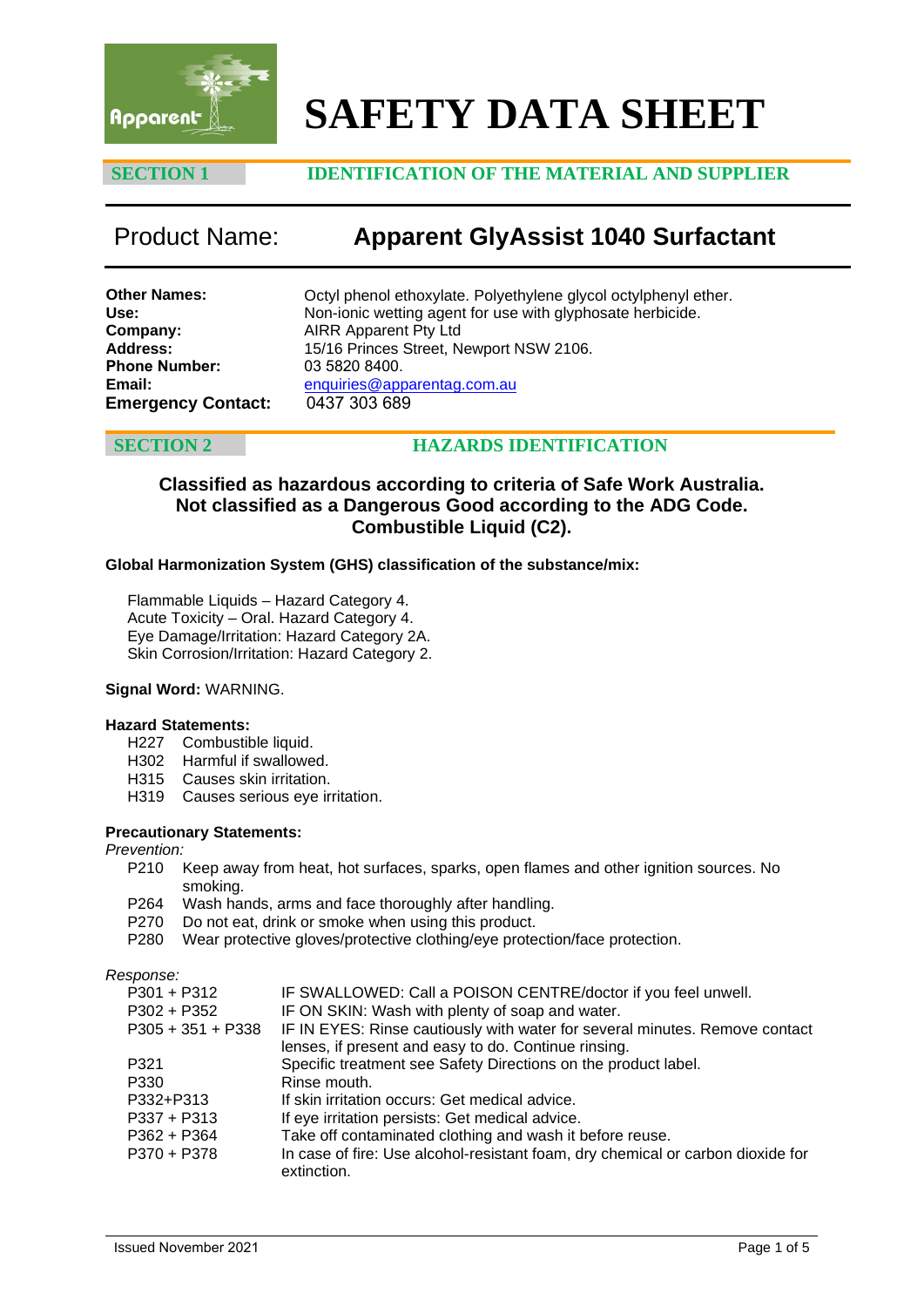# **SECTION 2 HAZARDS IDENTIFICATION** (Continued)

*Storage:* 

Store in a well-ventilated place.

*Disposal:*

Dispose of contents/container in accordance with national regulations.





# **SECTION 3 COMPOSITION/INFORMATION ON INGREDIENTS**

# **Ingredients:**

*CHEMICAL CAS NUMBER PROPORTION* Octyl phenol ethoxylate example of the state of the 9036-19-5 1040 g/L

### **SECTION 4 FIRST AID MEASURES**

# **FIRST AID**

- **Ingestion:** If swallowed do NOT induce vomiting. Rinse mouth and then drink plenty of water. If swallowed, seek medical advice immediately and show this container or label or contact the Poisons Information Centre on 13 11 26.
- **Eye contact:** Immediately hold eyes open and flood with plenty of clean water. Ensure irrigation under eyelids by occasionally lifting them. Do not try to remove contact lenses unless trained. Seek medical advice if irritation persists.
- **Skin contact:** Wash affected area with running water. Remove contaminated clothing and launder before re-use.
- **Inhalation:** Remove to fresh air and observe until recovered. If effects persist, seek medical advice.
- **Advice to Doctor:** Treat symptomatically. If vomiting occurs surfactant may cause pulmonary pneumonitis.

**SECTION 5 FIRE FIGHTING MEASURES**

**Specific Hazard:** Combustible liquid (C2) - flash point > 150°C.

**Extinguishing media:** Use alcohol-resistant foam, dry chemical or carbon dioxide. If not available, use waterfog or fine water spray but ensure all runoff is contained. If containers are ruptured contain all runoff.

**Hazards from combustion products:** If involved in a fire will emit oxides of carbon and other toxic fumes. Firefighters to wear self-contained breathing apparatus and suitable protective clothing if risk of exposure to vapour or smoke.

**Precautions for fire-fighters and special protective equipment:** Isolate fire area. Evacuate downwind residents. Heating can cause expansion or decomposition leading to violent rupture of containers. If safe to do so, remove containers from path of fire. Keep containers cool with water spray. Wear full protective clothing and self contained breathing apparatus. Do not breathe smoke or vapours generated.

# **SECTION 6 ACCIDENTAL RELEASE MEASURES**

### **Emergency procedures / Material and methods for containment and cleanup procedures:**

**Accidental release:** In the event of a major spill, prevent spillage from entering drains or water courses. wear cotton overalls buttoned to the neck and wrist (or equivalent clothing), elbow-length PVC/rubber gloves and goggles.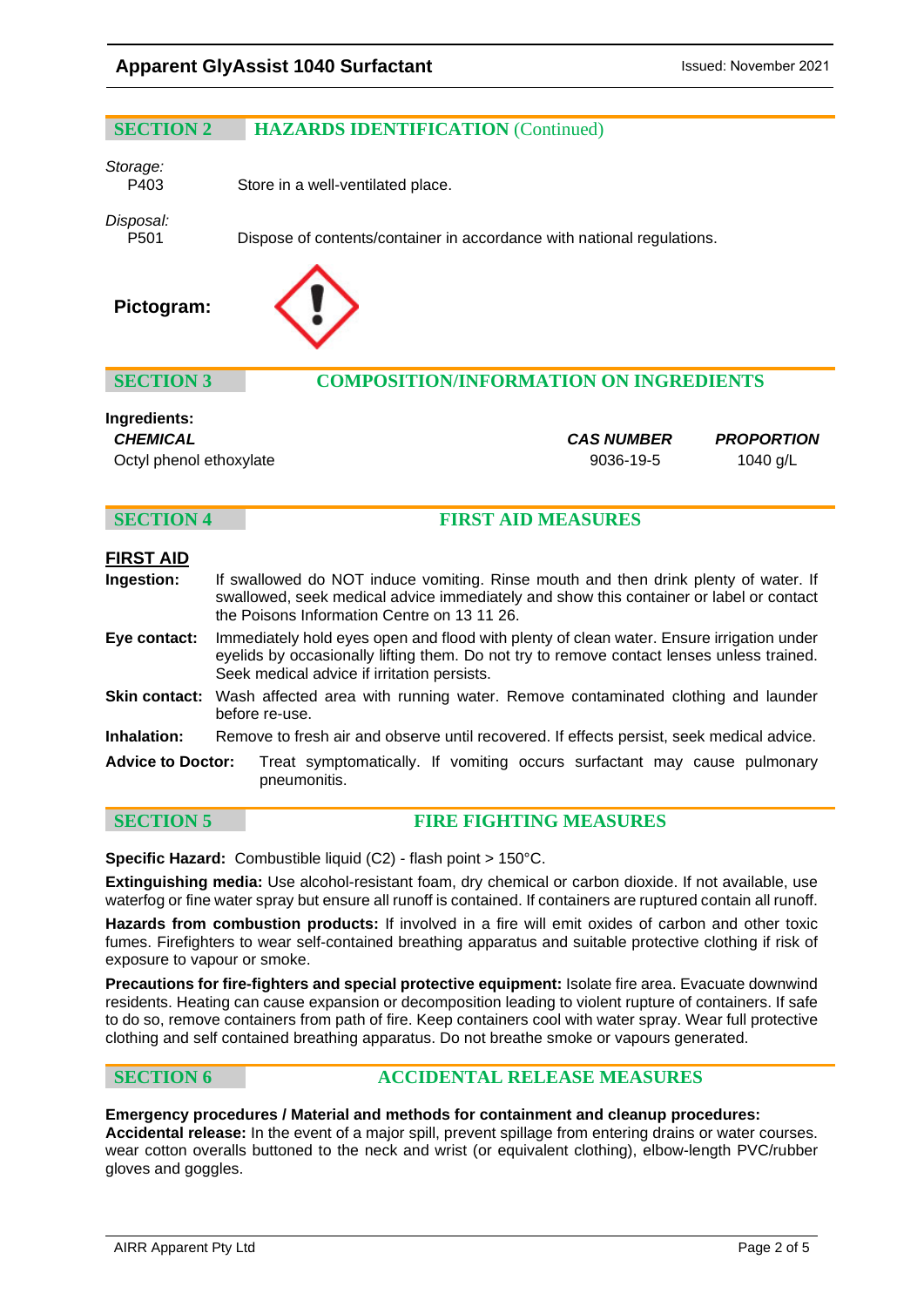### **SECTION 6 ACCIDENTAL RELEASE MEASURES** (Continued)

In the case of spillage, stop leak if safe to do so, and contain spill. Prevent spillage entering drains or watercourses. Contain and absorb spilled material with absorbent material such as sand, clay, cat litter or material such as vermiculite. Collect recoverable product for use as labelled on the product. Vacuum, shovel or pump contaminated spilled material into an approved container and dispose of waste as per the requirements of Local or State Waste Management Authorities. Keep out animals and unprotected persons. Launder protective clothing before storage or re-use.

# **SECTION 7 HANDLING AND STORAGE**

**Precautions for Safe Handling:** Severely irritating to eyes. Avoid contact with eyes and skin. Do not inhale spray mist. When preparing product for use, wear elbow-length PVC gloves and face shield or goggles. After use and before eating, drinking or smoking, wash hands, arms and face thoroughly with soap and water. After each day's use, wash contaminated clothing, gloves and face shield or goggles.

**Conditions for Safe Storage:** Store in the closed, original container in a dry, cool, well ventilated area away from children, animals, food, feedstuffs. Classified as a C2 combustible liquid (flash point > 150°C) for the purpose of storage and handling, in accordance with the requirements of AS 1940. Refer to State Regulations for storage and transport requirements. Not classified as a Dangerous Good.

# **SECTION 8 EXPOSURE CONTROLS / PERSONAL PROTECTION**

### **Exposure Guidelines:**

No exposure guideline has been established for this product by Safe Work Australia.

**Biological Limit Values:** 

No biological limit allocated.

### **Engineering controls:**

Keep containers closed when not in use. No special engineering controls are required, however make sure that the work environment remains clean.

### **Personal Protective Equipment (PPE):**

General: When preparing product for use, wear elbow-length PVC gloves and face shield or goggles. After use and before eating, drinking or smoking, wash hands, arms and face thoroughly with soap and water. After each day's use, wash contaminated clothing, gloves and face shield or goggles.

Personal Hygiene: Severely irritating to eyes. Avoid contact with eyes and skin. Do not inhale spray mist. Clean water should be available for washing in case of eye or skin contamination. Wash skin before eating, drinking or smoking.

### **SECTION 9 PHYSICAL AND CHEMICAL PROPERTIES**

| Appearance:                 | Clear colourless viscous liquid.        |
|-----------------------------|-----------------------------------------|
| Odour:                      | Low odour.                              |
| <b>Boiling point:</b>       | No data available.                      |
| <b>Freezing point:</b>      | No data available.                      |
| <b>Specific Gravity:</b>    | 1.04.                                   |
| <b>Solubility in Water:</b> | Soluble in water.                       |
| pH:                         | No data available.                      |
| Flammability:               | Combustible Liquid (C2).                |
| Flashpoint (°C):            | $>150^{\circ}$ C.                       |
| <b>Poisons Schedule:</b>    | This product is not a Scheduled poison. |
|                             |                                         |

### **SECTION 10 STABILITY AND REACTIVITY**

**Chemical Stability:** Product is considered stable in ambient conditions for a period of at least 2 years after manufacture.

**Conditions to avoid:** Excessive heat will lead to accelerated oxidative degradation. **Incompatible materials:** Reacts with strong oxidising agents.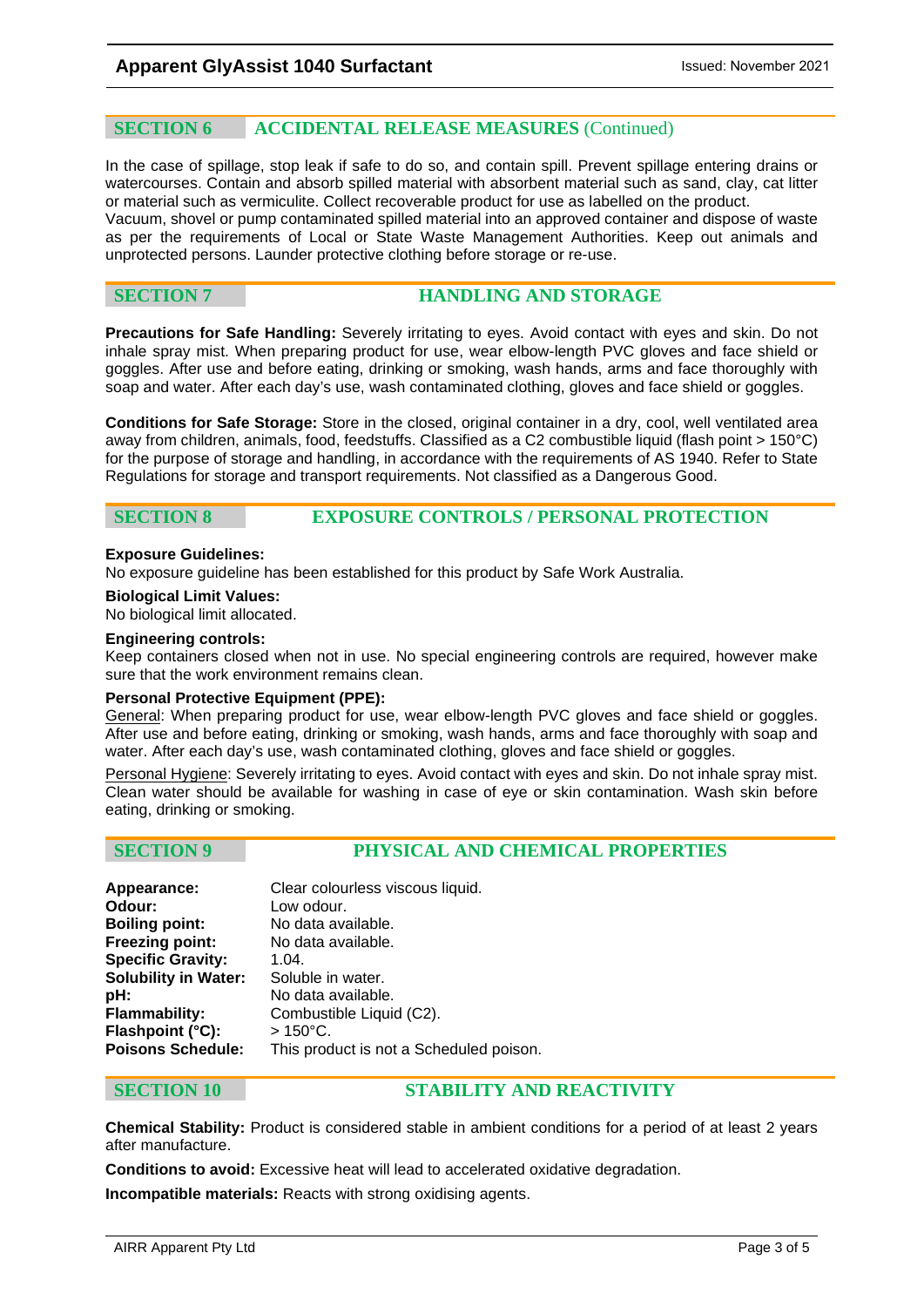# **SECTION 10 STABILITY AND REACTIVITY** (Continued)

**Hazardous decomposition products:** When involved in a fire will emit oxides of carbon and other toxic fumes.

**Hazardous reactions:** Will not polymerise.

# **SECTION 11 TOXICOLOGICAL INFORMATION**

No specific data is available for this product as no toxicity tests have been conducted on this product. Information presented is our best judgement based on similar products and/or individual components. As with all products for which limited data is available, caution must be exercised through the use of protective equipment and handling procedures to minimise exposure. No LD<sub>50</sub> data is available for this product.

### *Potential Health Effects:*

### **ACUTE EFFECTS**

- **Swallowed:** Direct ingestion of the concentrate may cause irritation the gastrointestinal tract. Acute oral  $LD_{50}$  > 2000 mg/kg. Ingestion leading to vomiting is hazardous; aspiration of the product into the lungs may result in chemical pneumonitis or pulmonary oedema.
- **Eye:** The concentrate is a serious eye irritant.
- **Skin:** Product is a skin irritant. Prolonged contact with the concentrate will cause defatting of the skin and may result in dermatitis. Acute dermal  $LD_{50}$  > 2000 mg/kg.
- **Inhaled:** Inhalation of high concentrations of mist may produce respiratory irritation.

### **Long Term Exposure:**

**Chronic toxicity:** No information is available but severe chronic effects are not expected.

# **SECTION 12 ECOLOGICAL INFORMATION**

**Environmental Toxicology:** Octyl phenol ethoxylate is moderately toxic to aquatic organisms Bluegill Sunfish  $LC_{50}$  (48 hours) = 2.8 – 3.2 mg/L. No other data is available.

**Environmental Fate:** Biodegradation of octyl phenol ethoxylates proceeds through the formation of water insoluble intermediates which are more toxic to aquatic biota. DO NOT contaminate streams, rivers or waterways with the chemical or used containers.

### **SECTION 13 DISPOSAL CONSIDERATIONS**

**Spills and Disposal:** Persons involved in cleanup require adequate skin protection - see section 8. In case of spillage, contain the spill. Keep out animals and unprotected persons. Keep material out of streams and sewers. Vacuum, shovel or pump waste into an approved drum. Dispose of material in compliance with relevant Local, State or Territory government regulations. To decontaminate spill area, tools and equipment, wash with water.

**Disposal of empty containers:** Triple or preferably pressure rinse containers before disposal. Add rinsings to spray tank. DO NOT dispose of undiluted chemicals on-site. If recycling, replace cap and return clean containers to recycler or designated collection point. If not recycling, break, crush, or puncture and deliver empty packaging for appropriate disposal to an approved waste management facility. If an approved waste management facility is not available, bury the empty packaging 500 mm below the surface in a disposal pit specifically marked and set up for this purpose clear of waterways, desirable vegetation and tree roots, in compliance with relevant Local, State or Territory government regulations. DO NOT burn empty containers or product.

# **SECTION 14 TRANSPORT INFORMATION**

**Transport:** This product is not classified as a Dangerous Good under the Australian Code for the Transport of Dangerous Goods by Road and Rail. Not classified as a Dangerous Good according to International Maritime Dangerous Goods (IMDG) Code and the International Air Transport Association (IATA).